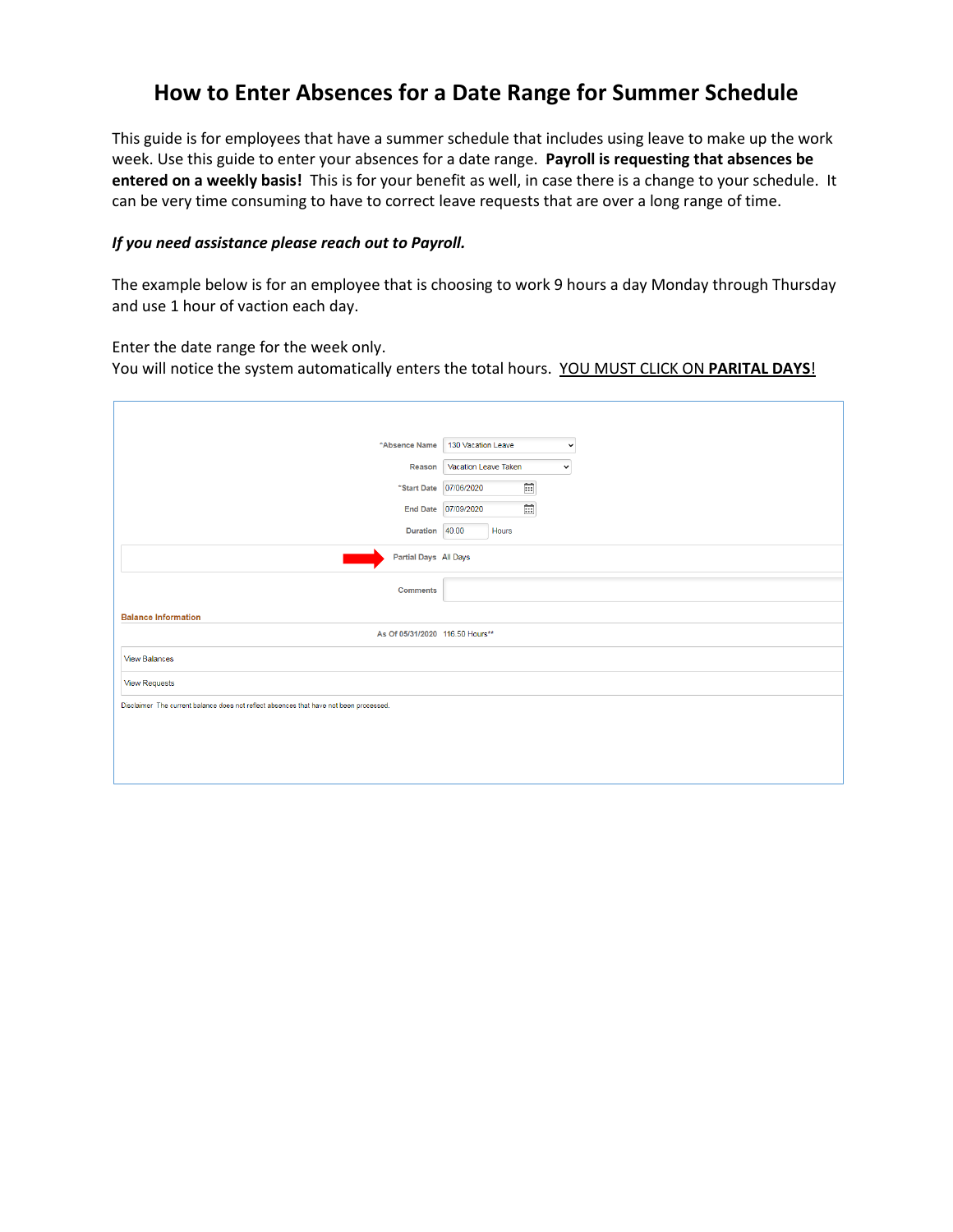A new window will open to enter the partial days information. Select **ALL DAYS** from the drop down menu next to **Partial Days**. The system will automatically be selected to **Yes** for **All Days Are Half Days**. You will need to click on that to slide it to **No.**

| Reason                |            | Vacation Leave Taken |                     | $\checkmark$        |             |      |  |
|-----------------------|------------|----------------------|---------------------|---------------------|-------------|------|--|
| *Start Date           | 07/06/2020 |                      | $\mathbb{R}$        |                     |             |      |  |
| End Date              | 07/09/2020 |                      |                     |                     |             |      |  |
| Duration 40.00        |            | Cancel               |                     | <b>Partial Days</b> |             | Done |  |
| Partial Days All Days |            |                      | <b>Partial Days</b> | All Days            | $\check{~}$ |      |  |
| Comments              |            |                      | All Days Are Half   | Yes<br>Days         |             |      |  |
| 05/31/2020 116.50 H   |            |                      |                     |                     |             |      |  |
|                       |            |                      |                     |                     |             |      |  |
|                       |            |                      |                     |                     |             |      |  |
|                       |            |                      |                     |                     |             |      |  |
|                       |            |                      |                     |                     |             |      |  |

Then you will enter the duration for each day. EX: You are working 9 hour days and using an hour of vacation each day. You will enter 1 in the **Duration** for the **Hours**. Then click **Done.**

| Start Date                                                            | 07/06/2020<br><b>HE</b>                                                                                                       |
|-----------------------------------------------------------------------|-------------------------------------------------------------------------------------------------------------------------------|
| End Date 07/09/2020                                                   | 簡                                                                                                                             |
| Duration 40.00                                                        | <b>Partial Days</b><br>Cancel<br>Done                                                                                         |
| Partial Days All Days<br><b>Comments</b><br>As Of 05/31/2020 116.50 H | <b>Partial Days</b><br>All Days<br>v<br>All Days Are Half<br>$\mathsf{No}$<br>Days<br>$\sqrt{ }$<br>Hours<br>Duration<br>1.00 |
| essed.                                                                |                                                                                                                               |